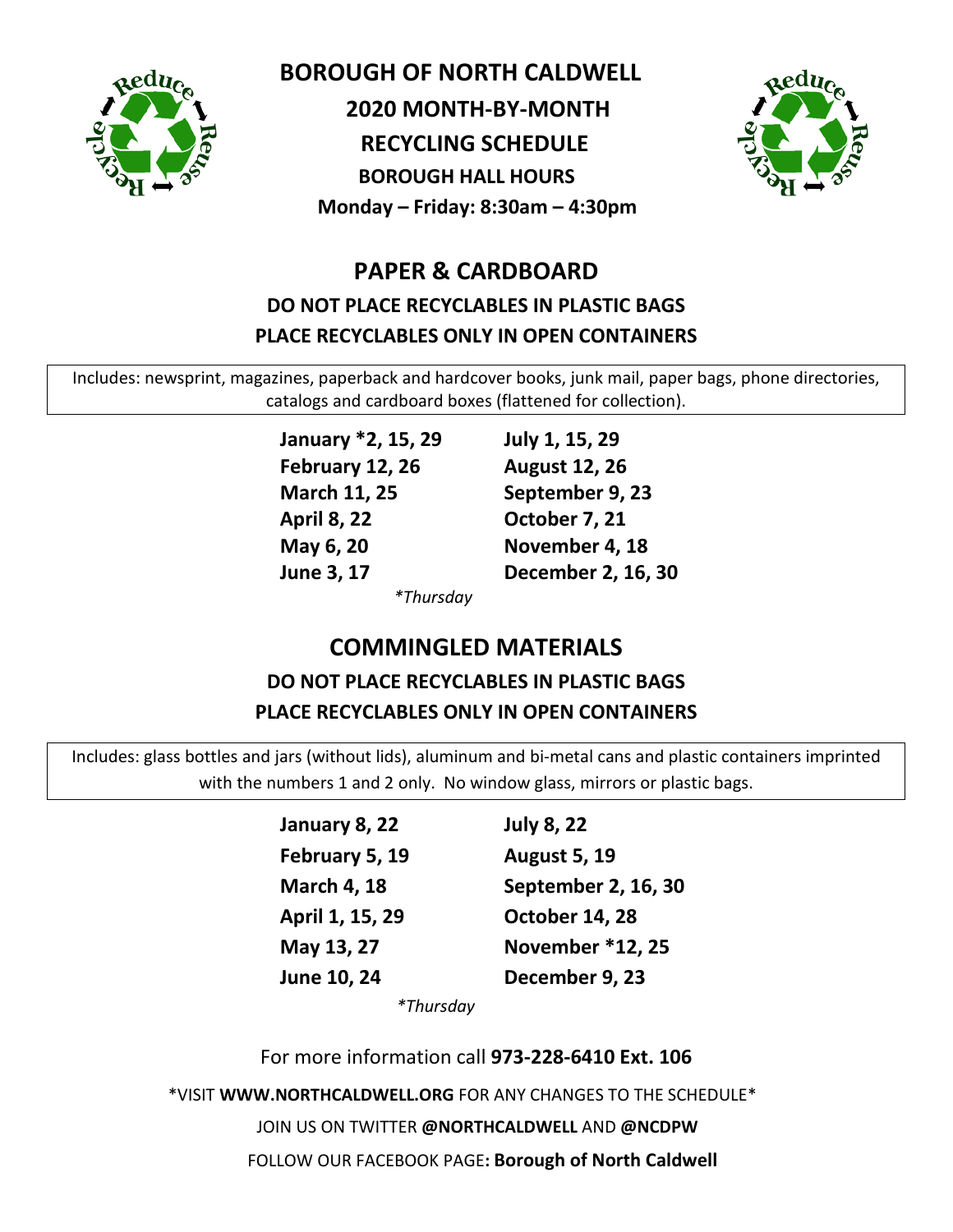

# **RECYCLING INFORMATION**

Please remember that materials placed at the curb for recycling must be in sturdy containers that weigh no more than 65 pounds when full. **Materials WILL NOT BE ACCEPTED if they are in plastic bags.** Plastic bags are not recyclable and will be left at the curb. All recyclables shall be placed to the curb by 7:00am on the date of collection.

| <b>WASTE CATEGORY</b>           | <b>GENERAL INFORMATION</b>                                                                                                                                                                                                                                                                       |
|---------------------------------|--------------------------------------------------------------------------------------------------------------------------------------------------------------------------------------------------------------------------------------------------------------------------------------------------|
| <b>Paper and Cardboard</b>      | Newsprint, magazines, paperback & hardcover books, junk<br>mail, paper bags, phone directories, catalogues, &<br>cardboard boxes (flattened for collection). Collected on<br>alternating Wednesdays. DO NOT PLACE RECYCLABLES IN<br><b>PLASTIC BAGS.</b>                                         |
| Commingled                      | Glass bottles & jars (without lids), cans (aluminum &<br>bimetal) & plastic containers imprinted with the numbers<br>1 and 2. No window glass, mirrors or plastic bags.<br>Collected on alternating Wednesdays.                                                                                  |
| <b>Leaves</b>                   | Must be placed in bio-degradable paper bags. Leaves<br>placed at the curb will be collected by the Borough during<br>the Fall and collected the rest of the year curbside (along<br>with grass and yard debris) by the trash hauler on the<br>second household waste collection day of the week. |
| <b>Grass and Yard Debris</b>    | Collected curbside on the second household waste<br>collection day of the week. All debris must be bagged.                                                                                                                                                                                       |
| <b>Tree Trunks and Branches</b> | Must be less than 6 inches in diameter and less than 4 feet<br>in length. Must be placed at the curb for normal trash<br>collection on the second day of the week that your trash is<br>normally collected. All branches must be bundled and<br>tied.                                            |
| <b>Christmas Trees</b>          | Must be placed at the curb in January for collection and<br>recycling by Borough Employees.                                                                                                                                                                                                      |

### **HOLIDAY TRASH COLLECTION SCHEDULE**

#### **There will be NO collections on the following legal holidays:**

 New Year's Day (Jan. 1), Martin Luther King Day (Jan. 20), President's Day (Feb. 17), Memorial Day (May 25), Independence Day (July 3), Labor Day (Sept. 7), Columbus Day (Oct.12), Thanksgiving Day (Nov. 26), Christmas Day (Dec. 25)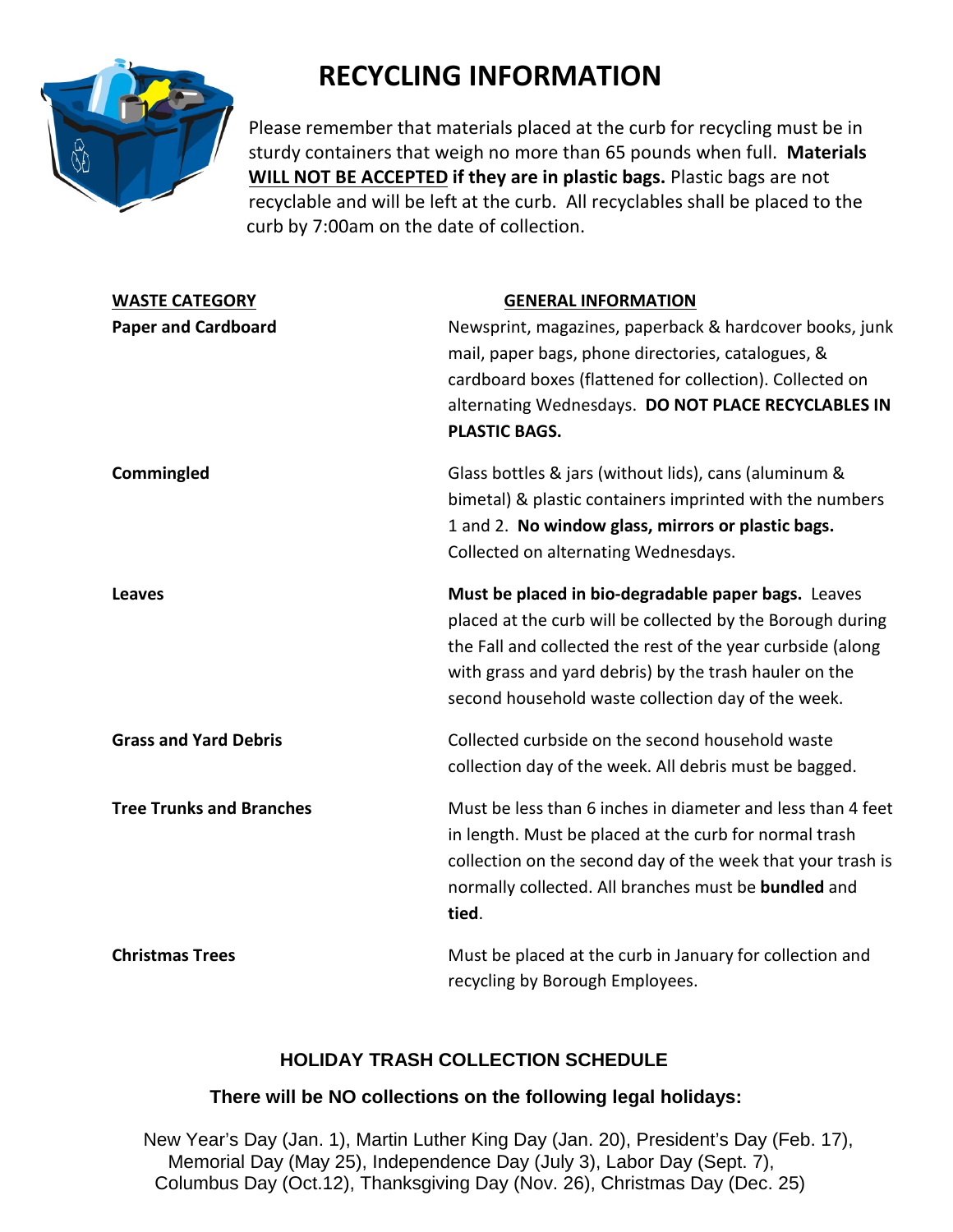## **TRASH COLLECTION**



#### **Monday & Thursday Community Community Community Community Community Community Community Community Community Community Community Community Community Community Community Community Community Community Community Community Com**

Acorn Place Lakeside Avenue **Allen Road** High Point Place Amelia Street Laurel Court Court Andrea Drive Highfield Terrace Andover Drive Lilac Court Court Angela Court And Hillcrest Place Arbor Road McDonough Place **Armitage Lane** Hillside Avenue Aspen Drive **Meadow Lane Barnsdale Road** Jennifer Court Balsam Place Mountain Avenue (325<) Beachmont Terrace Lindsley Road Blackberry Lane Mountain Place Birch Avenue Longview Avenue Bloomfield Avenue Norwood Terrace and Birchwood Road Main Street Brookside Terrace CDI Farm Road Brentwood Drive Maple Drive Brookwood Drive Orient Way Cambridge Drive Maywood Court Byron Road Park Avenue Central Avenue Mill Street Canterbury Drive Rickland Drive Chestnut Hill Road Morris Place Courter Lane Robin Hill Road Colony Drive Mountain Ave.(326>) Coventry Lane Roosevelt Boulevard Coney Road North Terrace Cypress Avenue Rose Avenue **Drew Court** Cypress Avenue **Drew Court** Oak Place Deer Trail Road Sagamore Drive **Dupont Drive** Dupont Drive Oak Ridge Dogwood Place Sheffield Road East Greenbrook Road Old Mill Road Elm Road Skyline Drive Edgewood Court Overlook Court Estella Avenue Sleepy Hollow Court Elm Place Oxford Road Ferndale Road Smull Avenue **Eton Drive Eton Drive** Park Place Four Seasons Drive Soder Road **Exergreen Drive** Pine Place Fox Run Sparrow Drive **Fairfield Road** Rosemont Court Glenview Road Stony Brook Drive Fairview Drive Shenandoah Drive Harding Avenue The Crossing The Erossing Falcon Point Drive Spruce Road Harvest Lane Timber Drive Farmstead Road Squire Hill Road Hemlock Drive Vale Place **Fern Avenue** Stanley Road Hickory Drive **Mite Oak Drive Communist Could Avenue** Stephanie Drive Highland Drive Wildwood Drive Grandview Avenue Stepping Ridge Hill Street Willow Brook Drive Grandview Place Summit Drive Hilltop Drive Millow Lane Changes are Green Place Sunset Drive Jasmine Place Mind Ridge Drive **Hamilton Drive East** Tanglewood Road Kenwood Court Count Winding Way Commence Hamilton Drive North Valley View Place

Knollwood Drive York Place The Mannilton Drive South Veazy Street Hamilton Drive West Veranda Avenue Henry Avenue Woodland Avenue Woodmere Court

Hampton Court West Greenbrook Road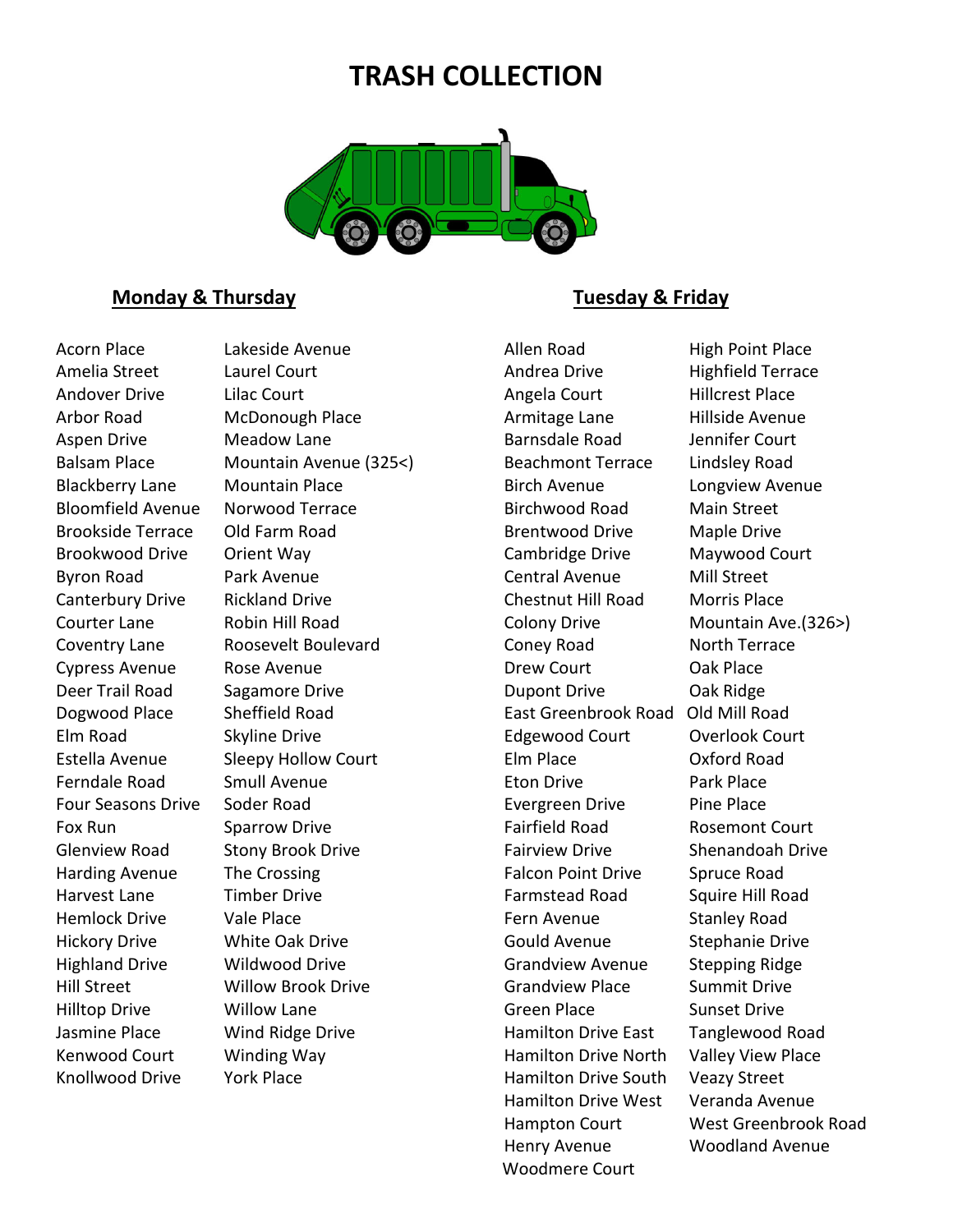# **BULK COLLECTION**

### **ALL BULK GARBAGE MUST BE OUT TO THE CURB BY 7:00AM**

| If you normal waste collection days are: | Your bulk materials collection day is:                                 |
|------------------------------------------|------------------------------------------------------------------------|
| Monday & Thursday                        | $1^{st}$ & 3 <sup>rd</sup> Wednesday of the Month                      |
| Tuesday & Friday                         | $\frac{1}{2}$ 2 <sup>nd</sup> & 4 <sup>th</sup> Wednesday of the Month |

\*There will be NO bulk pickup if there is a  $5<sup>th</sup>$  Wednesday in the month.

### *BULK MATERIALS*

Carpeting (roll, tied and cut into four-foot sections), sofas, mattresses, must be placed at the curb. Smaller items must be in containers, which will be emptied and left behind. Bulk items include dry empty latex paint cans. Do not place items in boxes or plastic bags. Do not place at curb before 7:30pm on the day preceding collection.

### *METAL COLLECTION*

Collection is the fourth Monday of each month BY APPOINTMENT ONLY. For information, call 973- 228-6410 ext. 103 between the hours of 8:30am to 4:30pm. You must obtain a permit at Borough Hall. The fee is \$25.00 per each pickup. Items collected include: stoves, refrigerators, washing machines, dryers, dishwashers, hot water heaters, disassembled metal swing sets, iron railings and other miscellaneous metal items.

### *MISCELLANEOUS ITEMS*

*Building Materials:* ALL construction debris (including sheet rock, windows, doors, etc.) generated by contractors or homeowners MUST BE DISPOSED OF BY PRIVATE MEANS.

*Household Hazardous Waste & Electronics:* Household Hazardous waste includes materials such as oil-based paints, thinners, solvents, pool chemicals, pesticides, herbicides, drain cleaners, polishes, bleaches, rug/upholstery/oven cleaners, auto products, tires, mercury light bulbs, long fluorescent light bulbs, computers, etc. Household Hazardous waste items are NOT collected by the Borough. Safely store these items until the County of Essex has its drop-off day. Electronic waste includes items such as computers, monitors, printers, fax machines, scanners, telecom equipment, speakers, televisions, keyboards, main frames, VCRs, stereos, DVD players, toasters, irons and old cellular telephones. For more information call 973-792 9060 or visit www.ecuanj.com. Please check [www.northcaldwell.org](http://www.northcaldwell.org/) for the county's schedule once they have posted it. *NOTE: AS PER STATE LAW THE BOROUGH WILL NOT PICK UP TV'S OR COMPUTERS.*

**Propane Tanks:** Empty tanks may be left outside of the main entrance of Borough Hall.

*Household Batteries:* Only rechargeable batteries can be recycled. Please place them in the container by the main entrance of Borough Hall. Regular batteries may now be disposed of with your normal trash.

*Motor Oil, Auto Batteries and Parts* must be taken to a service station or point-of-purchase vendor for disposal.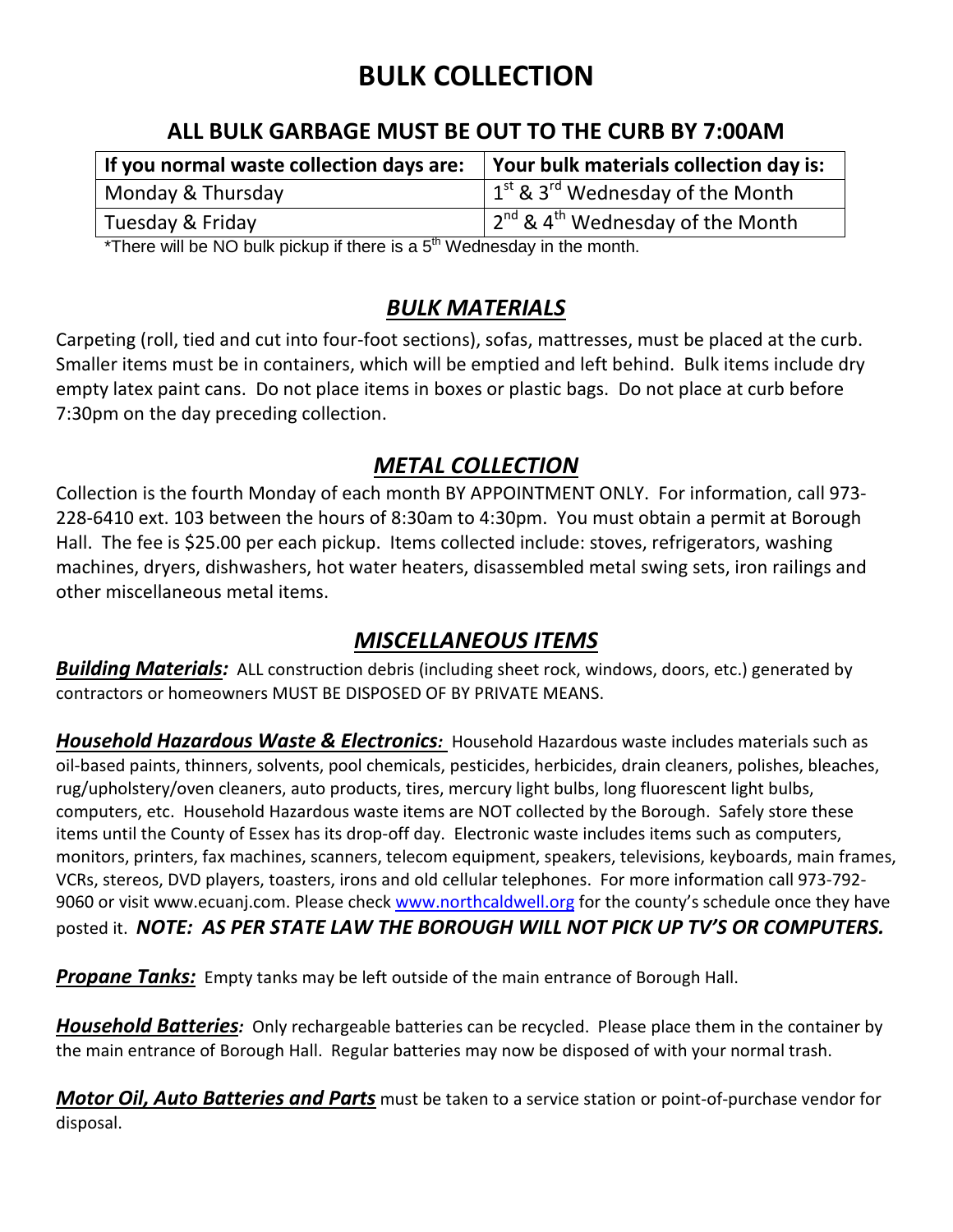## **MISCELLANEOUS INFORMATION**

#### *BUILDING DEPARTMENT*

Building permits are required anytime you are doing work on your home. Please call the Building Department, 973-228-6410 ext. 106, before you begin any work.

#### *RECREATION DEPARTMENT*

Please register for our Community Pass system to enjoy the convenience of online registration and to receive notifications about our various recreation activities. If you have any questions, please call 973-228-6410 ext. 113 or 114.

#### *VOLUNTEER FIRE DEPARTMENT*

The North Caldwell Fire Department consists of dedicated members who volunteer their time to protect the safety of our residents and their property. If you are interested in becoming a member, call 973-228-6437. For rental of Firemen's Hall, please call 973-417-5857.

### *NORTH CALDWELL WATER CUSTOMERS*

All water meters are located inside the home. It is the homeowner's responsibility to read their own water meter and submit the reading to the Borough Water Department. A water reading card is mailed out quarterly to your home. The reading can be submitted via **mail** to Borough Hall, via **phone** to 973-228-6410 ext. 103, or through our **website** www.northcaldwell.org under Quick Links. There will be a \$100 penalty for not supplying the meter reading for 3 consecutive quarters. North Caldwell is divided into three sections for water billing. The first digit of your account number indicates what section you are in. Water reading cards are mailed one month prior to water billing. The following are the billing dates by section:

| Section 1 | Billing Dates: 1/15/20, 4/15/20, 7/15/20 and 10/15/20 |
|-----------|-------------------------------------------------------|
| Section 2 | Billing Dates: 2/15/20, 5/15/20, 8/15/20 and 11/15/20 |
| Section 3 | Billing Dates: 3/15/20, 6/15/20, 9/15/20 and 12/15/20 |

Water bills are due by the 15<sup>th</sup> of the month after you are invoiced. Payments received after the due date are subject to a 10% non-waivable penalty of the current balance. If you have any questions or need help reading your meter, call 973-228-6410 ext. 103. **PLEASE DO NOT STAPLE YOUR CHECK TO THE PAYMENT STUB.**

### *NO SOLICITORS ONLINE REGISTRY*

Register your address online on our website, [www.northcaldwell.org](http://www.northcaldwell.org/) under the "Do not solicit registry" Quick Link menu on the left side of the home page. Your address will be placed on a list to prevent solicitors from coming to your home. A downloadable "No Solicitors" sign can be printed from the website and displayed near your door.

#### *PROPERTY MAINTENANCE*

It is the responsibility of the owner, operator and/or occupant to keep the exterior of their premises free of nuisances which include, but are not limited to, garbage and/or refuse, dead and dying or storm damaged trees and limbs, overhanging objects and accumulations of ice and/or snow, ground surface hazards such as holes, excavations, breaks and projections, sources of infestation. It is against the code to store at a location exposed to public view, equipment and materials relating to commercial or industrial uses. Landscaped areas shall be maintained, including the trimming of lawns, bushes and shrubs. The property shall be kept free of broken glass, peeling or weathered paint, loose shingles, gutters, leaders or shutters and crumbling concrete, driveway materials, stone or brick. No person shall park any motor vehicle in any front yard area except on driveways constructed and installed in compliance with Borough ordinances.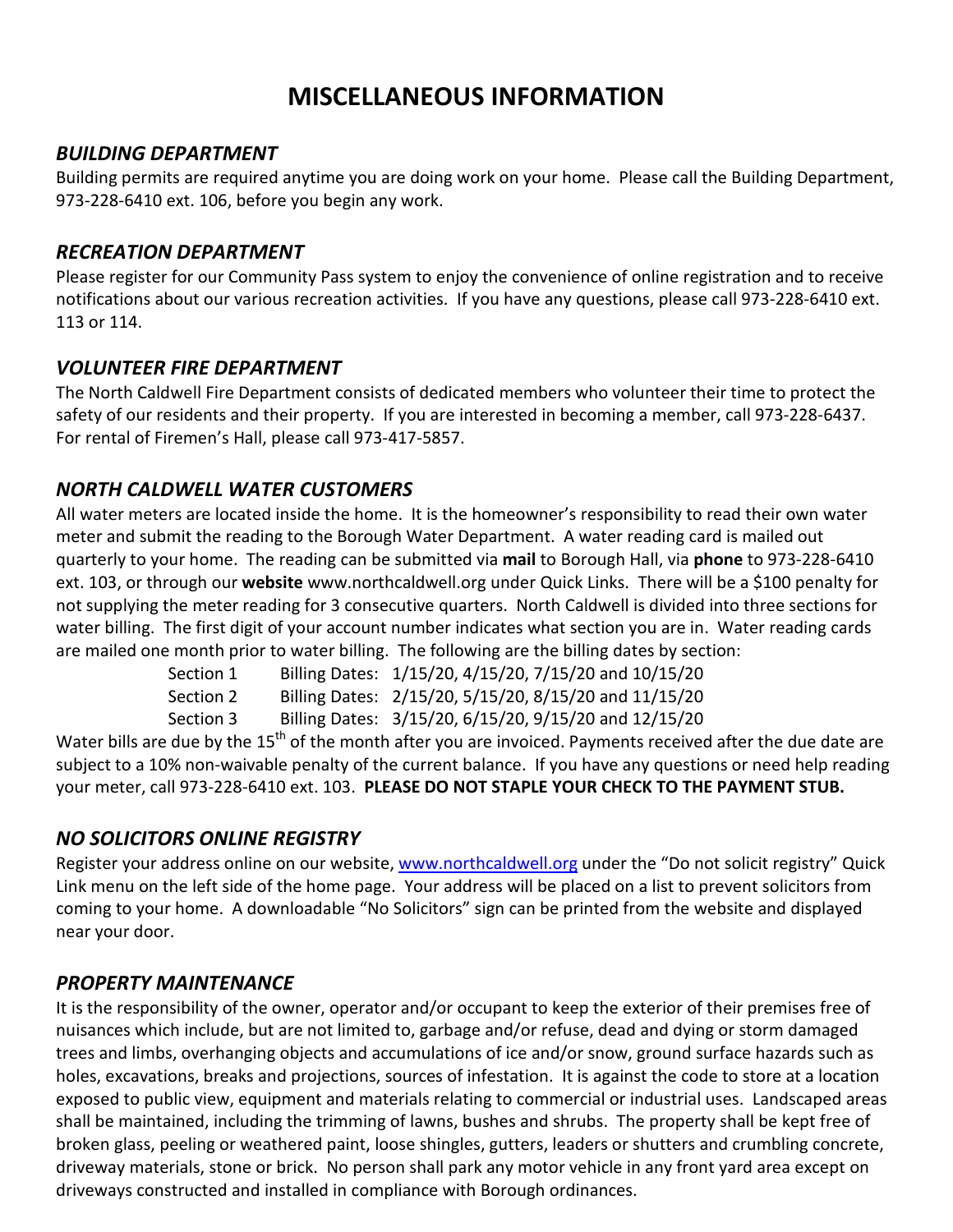### *DISPLAY OF HOUSE/BUILDING NUMBERS*

It is the responsibility of the owner or occupant of every house or building to display, in a place visible from the street, the designated street number of the house or building. The size of the numbers shall be of a height of not less than three (3) inches.

### *DEER FENCE ORDINANCE*

Open fencing designed for the purpose of repelling or preventing the travel or entry of deer may be installed in rear and side yards only with the following regulations: the fence cannot be over eight feet in height; the deer fence shall only be constructed of a black polypropylene material or metal core covered by black polypropylene; deer fencing may be attached to trees, safely staked or secured and may not have caps or rails at its top edge and deer fencing may not be visible from any street. A permit is required from the Borough in order to erect a deer fence.

#### *WILD ANIMAL FEEDING*

No person shall feed any wildlife on any property, private and publicly owned, located within the Borough of North Caldwell.

### *SNOW/ICE CONTROL*

**It is the responsibility of property owners to remove snow from sidewalks, mailboxes and fire hydrant areas.** It is against the law for snow to be pushed from driveways into the street. Please note that Mountain Avenue, Grandview Avenue, West Greenbrook Road, Central Avenue, Lindsley Road and Fairfield Road are maintained by Essex County.

### *DOG & CAT LICENSING*

Every dog and cat in the Borough of North Caldwell is required to be licensed. Licenses are valid for one calendar year and the cost is \$20.00 per dog or cat with an additional \$3.00 per dog or cat if they are unspayed or un-neutered. **There is a \$10.00 late fee for every dog or cat not licensed in the month of January**. Your dog or cat must have rabies vaccination valid through October 31 of the renewal year. A free rabies clinic is held for both dogs and cats valid once a year in January. Check our website for the date or call Borough Hall for information.

Owning, possessing or harboring any pet that frequently or for continued duration makes sounds that create a noise disturbance across a residential real property line is prohibited. Pet owners or their keepers are required to pick up and properly disposed of pet waste dropped on public or other people's property. Dispose of the wrapped pet waste in the trash or unwrapped in a toilet. Never discard pet waste in a storm drain.

Please notify the Police Department immediately should you be bitten by a dog. No person shall own, keep or harbor in excess of five dogs and cats in combination over the age of three months at any one time. Of the five dogs and cats so permitted, not more than three may be dogs.

### *YARD AND GARAGE SALES*

A sale of used goods, wares and merchandise, commonly known as a garage sale or yard sale may be permitted in any residential district upon obtaining a permit. Permits are available at Borough Hall and are valid for no more than two (2) consecutive days. The fee for such permit is \$10.00.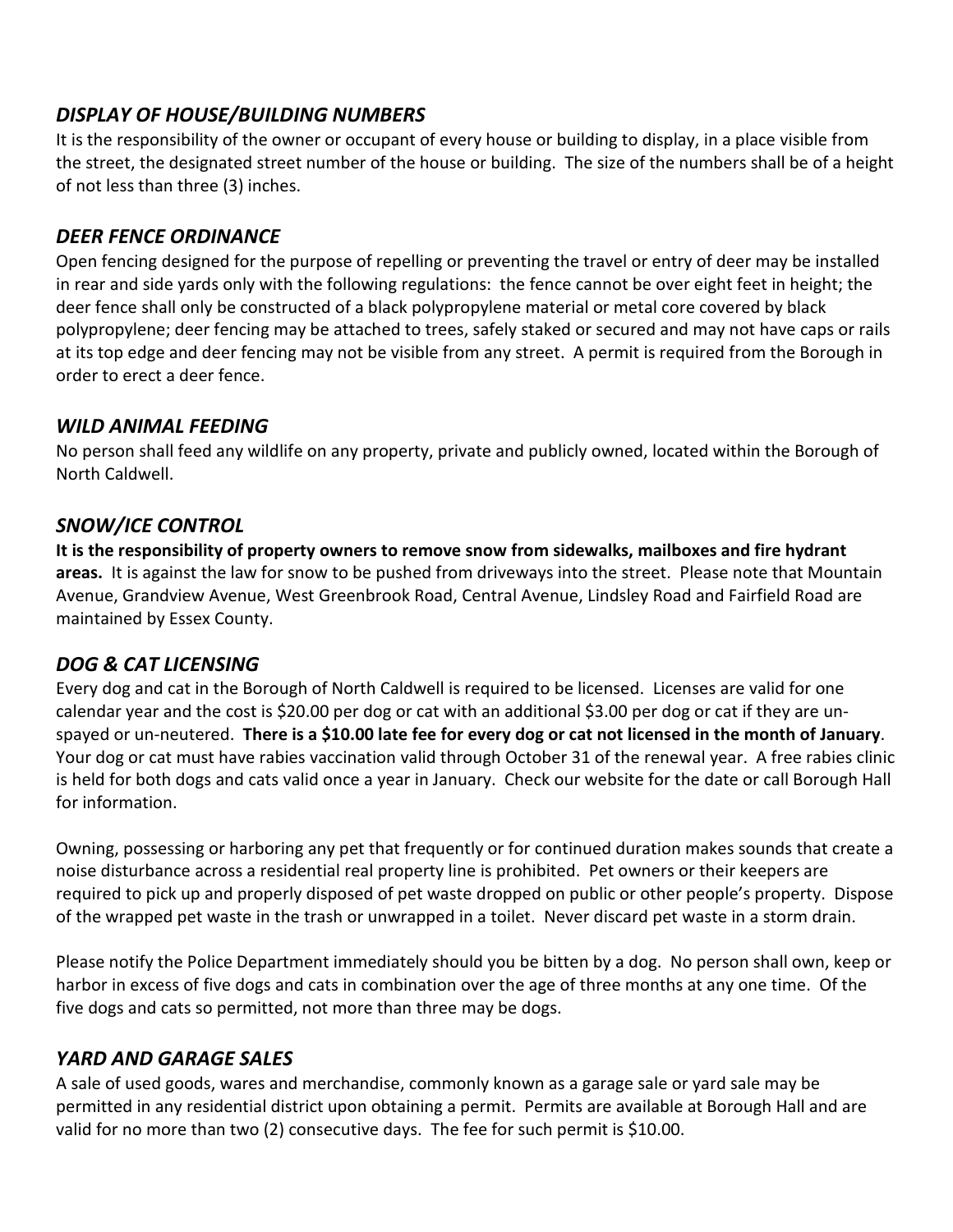# SOLUTIONS TO STORMWATER POLLUTION

# *Easy Things You Can Do Every Day To Protect Our Water*

# A Guide to Healthy Habits for Cleaner Water

Pollution on streets, parking lots and lawns is washed by rain into storm drains, then directly to our drinking water supplies and the ocean and lakes our children play in. Fertilizer, oil, pesticides, detergents, pet waste, grass clippings: You name it and it ends up in our water.

Stormwater pollution is one of New Jersey's greatest threats to clean and plentiful water, and that's why we're all doing something about it.

By sharing the responsibility and making small, easy changes in our daily lives, we can keep common pollutants out of stormwater. It all adds up to cleaner water, and it saves the high cost of cleaning up once it's dirty.

As part of New Jersey's initiative to keep our water clean and plentiful and to meet federal requirements, many municipalities and other public agencies including colleges and military bases must adopt ordinances or other rules prohibiting various activities that contribute to stormwater pollution.

**Breaking these rules can result in fines or other penalties.** 



As a resident, business, or other member of the New Jersey community, it is important to know these easy things you can do every day to protect our water.



#### **Limit your use of fertilizers and pesticides.**

● Do a soil test to see if you need fertilizer.

● Do not apply fertilizers if heavy rain is predicted.

● Look into alternatives for pesticides.

● Maintain a small lawn and keep the rest of your property or yard in a natural state with trees and other native vegetation that requires little or no fertilizer.

● If you use fertilizers and pesticides, follow the instructions on the label on how to correctly apply it.

Make sure you properly store or discard any unused portions.

#### **Properly use and dispose of hazardous products.**

● Hazardous products include some household or commercial cleaning products, lawn and garden care products, motor oil, antifreeze, and paints.

● Do not pour any hazardous products down a storm drain because storm drains are usually connected to local waterbodies and the water is not treated.

• If you have hazardous products in your home or workplace, make sure you store or dispose of them properly. Read the label for guidance.

● Recycle used motor oil.

● Contact your municipality, county, or facility management office for the locations of hazardous waste disposal facilities.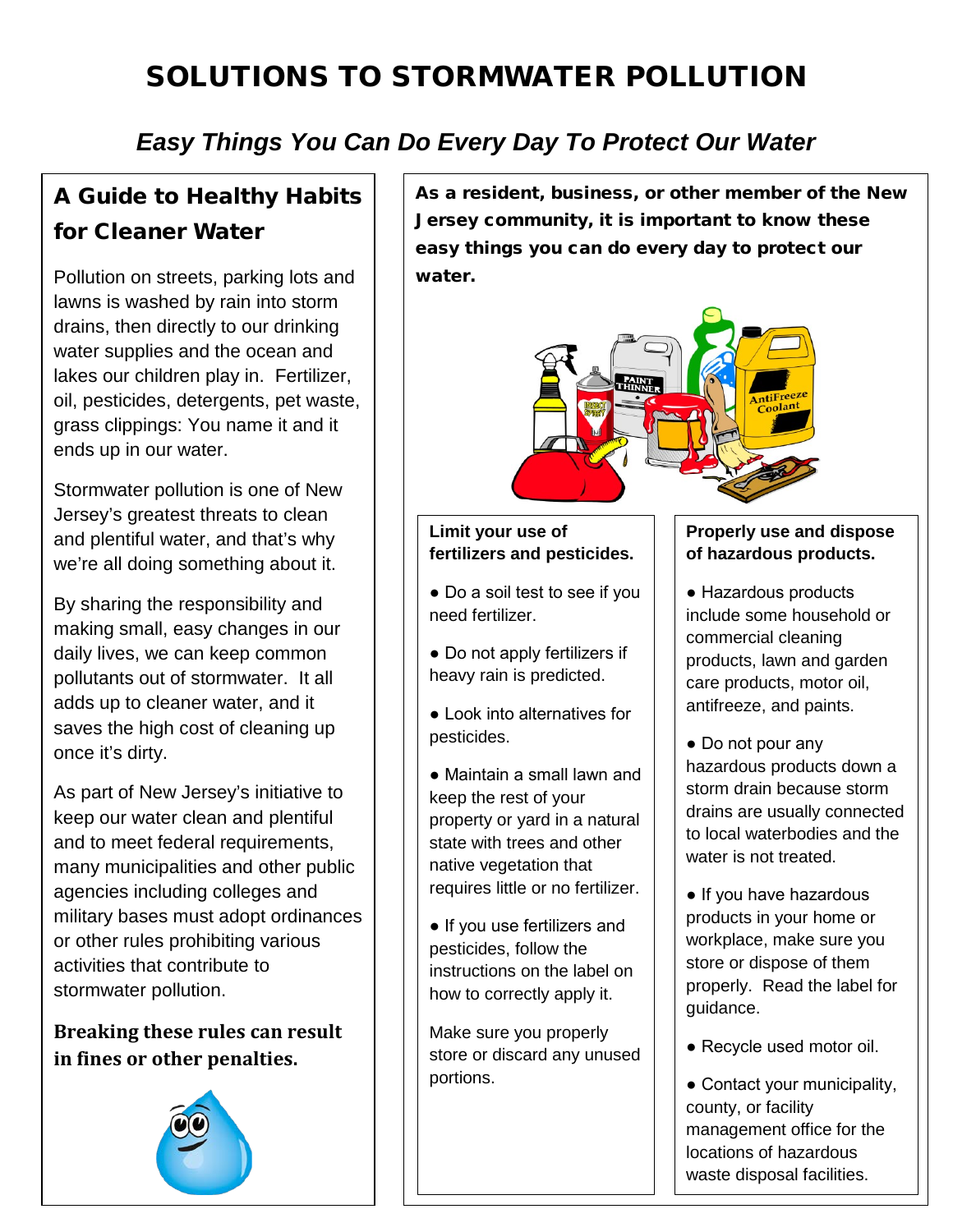# Keep Pollution Out of Storm Drains

● Municipalities and many other public agencies are required to mark certain storm drain inlets with messages reminding people that storm drains are connected to local waterbodies.

• Do not let sewage or other wastes flow into a stormwater system.



### Clean up after your pet

• Many municipalities and public agencies must enact and enforce local pet-waste rules.

• An example is requiring pet owners or their keepers to pick up and properly dispose of pet waste dropped on public or other people's property.

• Make sure you know your town or agency's requirements and comply with them. It's the law.

### **Remember to:**

**●** Use newspaper, bags, or pooper scoopers to pick up waste.

• Dispose of the wrapped pet waste in the trash or unwrapped in a toilet.

● Never discard pet waste in a storm drain.

### Don't Feed Wildlife

• Do not feed wildlife, such as ducks and geese, in public areas.

• Many municipalities and other public agencies must enact and enforce a rule that prohibits wildlife feeding in these areas.



### Don't Litter

- Place litter in trash receptacles.
- Recycle. Recycle. Recycle
- Participate in community cleanups.



# Dispose of yard waste properly

• Keep leaves and grass out of storm drains.

● If your municipality or agency has yard waste collection rules, follow them.

● Use leaves and grass clippings as a resource for compost.

• Use a mulching mower that recycles grass clippings into the lawn.



### Contact Information

For more information on stormwater related topics, visit [www.njstormwater.org](http://www.njstormwater.org/) or [www.nonpointsource.org](http://www.nonpointsource.org/)

Additional information is also available at U.S. Environmental Protection Agency Web Sites: [www.epa.gov/npdes/stormw](http://www.epa.gov/npdes/stormwater) [ater](http://www.epa.gov/npdes/stormwater) and [www.epa.gov/nps](http://www.epa.gov/nps)

### **New Jersey Department of Environmental Protection**

Division of Water Quality Bureau of Nonpoint Pollution **Control** Municipal Stormwater Regulation Program

(609) 633-7021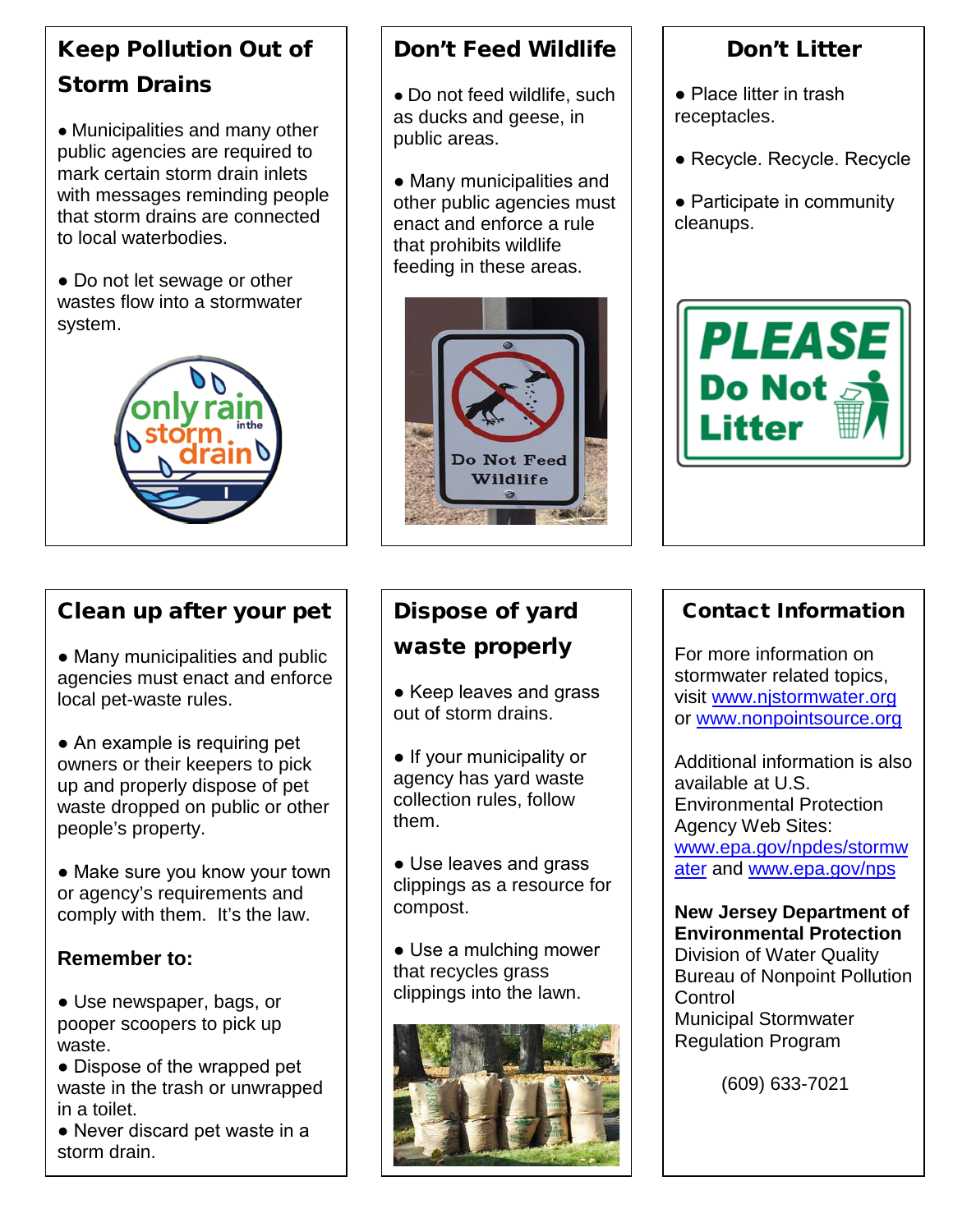### **Borough Notification Systems**

The Borough of North Caldwell strives to stay in constant communication with citizens through the latest communications and social media systems available. In this way we can immediately inform everyone from dangerous situations to everyday community bulletins. Please subscribe to the following opportunities to utilize the systems our Borough has established:

- **1.** The North Caldwell website is used to provide the community with the most up to date information. Please visit our website at **www.northcaldwell.org.**
- **2.** Nixie e-mail and text message alerts helps you stay in contact with the Borough. Receive up-to-date information affecting your neighborhood by email and text message. This system can also be used to monitor surrounding towns if chosen, but can be customized. Sign up through the link on the Borough website (instructions follow).
- **3.** Social Media sites also allow the Borough to stay connected to those who utilize these systems. The official Facebook pages of the Borough include: Borough of North Caldwell, North Caldwell Police, North Caldwell Fire Department, North Caldwell Recreation, North Caldwell Town Pool, North Caldwell Municipal Alliance.
- **4.** Our confidential resident database provides our Police Department with important information about your family and home which could be helpful in the event of an emergency. Information such as emergency contact numbers or any special needs that you and your family may have can be accessed from every patrol vehicle if we ever need to respond to your home. Residents are urged to complete a resident information sheet available at police headquarters. All information is kept totally confidential.
- **5.** The CodeRed/Reverse 9-1-1 system generates calls providing emergency information. Register your home, cell or office phone numbers to receive emergency notifications.

### *To Register with NIXLE:*

- $\rightarrow$  Go to [www.nixle.com](http://www.nixle.com/)
- $\rightarrow$  Click "Sign Up Now!"
- $\rightarrow$  Create an account by choosing a User Name and Password
- $\rightarrow$  Enter the e-mail address/cell phone number where you would like to receive messages
- $\rightarrow$  Enter your address (or a nearby intersection)
- $\rightarrow$  Click "Sign Me Up"

### *To Customize your NIXLE preferences:*

- **→** Log on at [www.nixle.com](http://www.nixle.com/)
- **→** Click "Locations"

→ Click "Add New" to add addresses in your town or around the county. Keep track of what's happening near your loved ones and the places you work, live, or visit.

→ Click "Settings" and select a location from the menu on the left and subscribe to receive messages from each agency by checking the "Subscribe" option. Adjust which messages by priority level are sent to your e-mail and/or cell phone. *Please note: you must opt-in to receive messages from your local community groups.*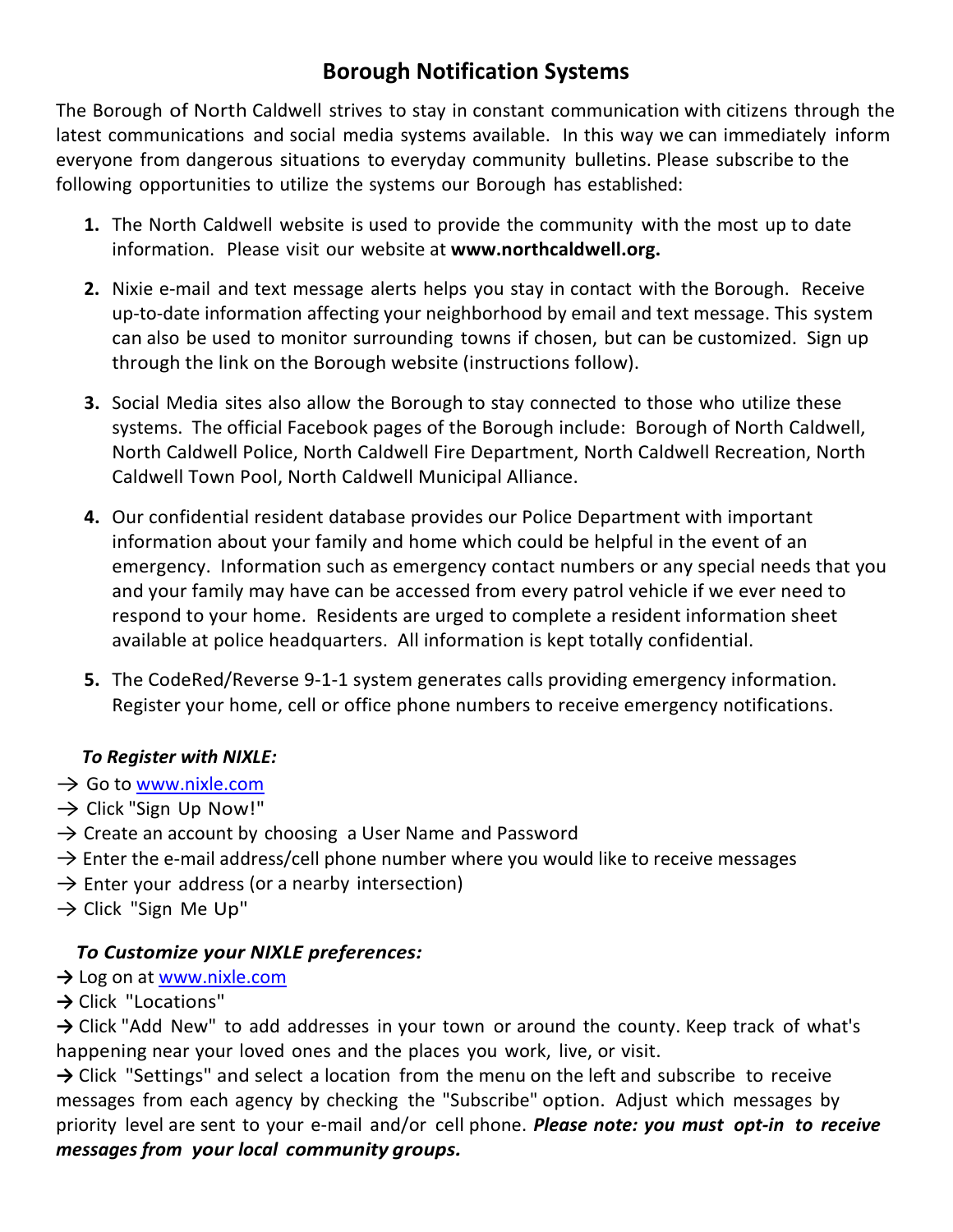

## **THE BOROUGH OF NORTH CALDWELL**

### **MAYOR**

Joseph H. Alessi mayoralessi@northcaldwell.org

### **MEMBERS OF THE BOROUGH COUNCIL**

| Cynthia Santomauro    | csantomauro@northcaldwell.org |
|-----------------------|-------------------------------|
| John Chiaia           | jchiaia@northcaldwell.org     |
| <b>Frank Astorino</b> | fastorino@northcaldwell.org   |
| <b>Arthur Rees</b>    | arees@northcaldwell.org       |
| Robert Kessler        | rkessler@northcaldwell.org    |
| Kenneth Tilton        | ktilton@northcaldwell.org     |

### *Please visit the Borough's Website at [www.northcaldwell.org.](http://www.northcaldwell.org/) Reference the Quick Links Menu on the left side of the home page for the following:*

- Pay your water bill online. Choose the "Online Water Utility Payments" Quick Link to submit water payment by e-check or credit card. Water meter readings can also be entered online under the "Water Meter Submission" Quick Link.
- Submit your trash collection inquiries and report missed garbage collection through the "Garbage Inquiry Form" Quick Link.
- Register your address on the "Do Not Solicit Registry" Quick Link to stop solicitors from coming to your home.
- Sign up for the Borough's Community Newsletter on the "Community Newsletter" Quick Link. Provide your email address for future newsletters and community news.

### *Please follow the Borough's Facebook Page: Borough of North Caldwell*